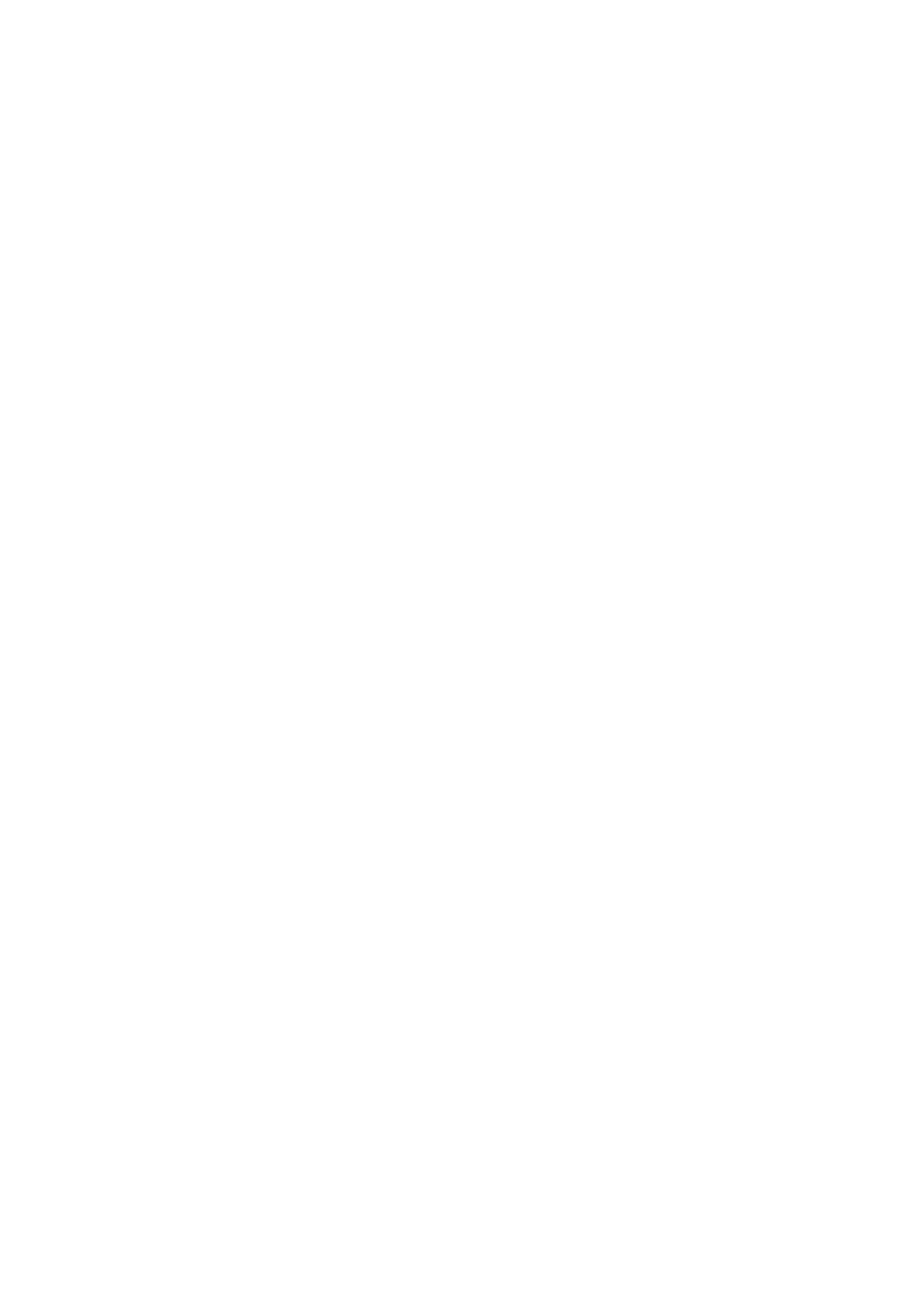

Fig. 4. General flow chart of 3DBASIS-SA-MC program

## **4.3 Simulation and Results**

A sample Monte-Carlo simulation of the 3-story benchmark semi-active isolated building is carried out for nrand=3000 simulations using 3DBASIS-SA-MC program. The building is subjected to synthetic near-fault earthquakes with a moment magnitude of 6.5 and a closest distance to the fault of 3 km. For conducting nrand=3000 simulations, random parameters of semi-active isolation system  $(\alpha, F_y, D_y,$  $k_d$ , c<sub>max</sub> and c<sub>min</sub>) and synthetic earthquake model ( $\zeta_p$ ,  $T_p$  and  $v_p$ ) are generated with 3000 different random

values following certain probabilistic distributions (see Tables 3 and 4). The results are presented in the form of cumulative distribution functions (CDF) (Fig. 5). CDF plots can be used to determine the reliabilities of the investigated buildings as they provide information on the probability of exceedances corresponding to any selected limit state value. CDF plots in this study are constructed in terms of peak top floor acceleration (pfta) and peak base displacement (pbd) response parameters (Fig 5).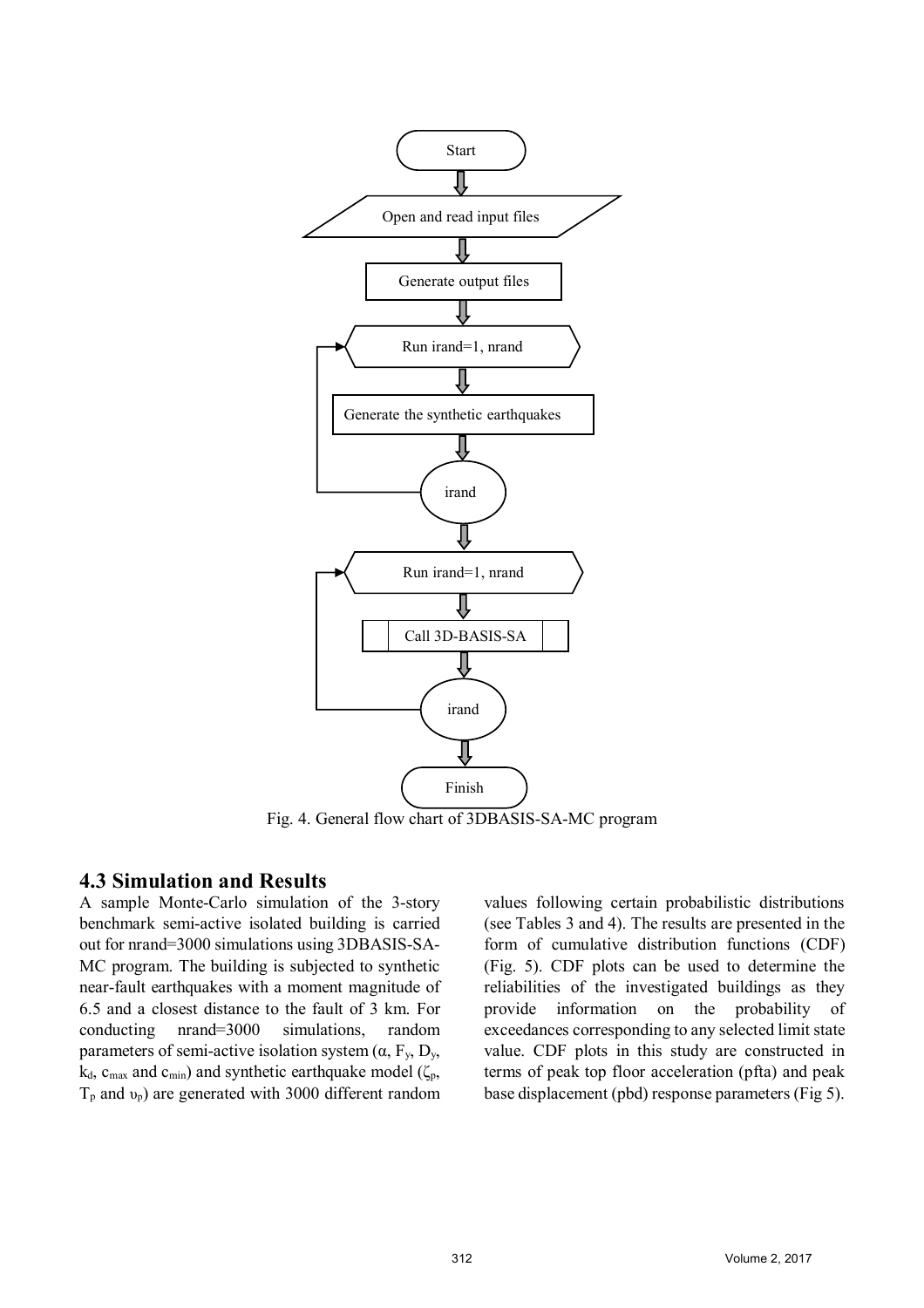

Figure 5. CDF plots of peak top floor acceleration (pfta) and peak base displacement (pbd)

When CDF plots are examined, it is clearly observed that the results appear in a wide range as opposed to single-valued counterpart deterministic results that would be obtained using nominal values given in Tables 3 and 4. Compared to the deterministic peak base displacement value of 28 cm, the probabilistic values of peak base displacements obtained from Monte-Carlo analysis vary between 3 cm and 63 cm. Compared to the deterministic peak acceleration value of 2.1  $\text{m/s}^2$ , the probabilistic values of peak top

## **5 Conclusions**

In this study, it is explained how Monte-Carlo simulation method is applied to a typical semi-active isolated building by making use of a 3-story benchmark structure with random isolation system characteristic parameters under synthetic<br>earthquakes also with random characteristic earthquakes also with random characteristic parameters. For performing Monte-Carlo simulation, the previously modified version [11] of 3DBASIS program [12], which is able to conduct seismic

floor accelerations obtained from Monte-Carlo analysis vary between 1.1  $\text{m/s}^2$  and 3.4  $\text{m/s}^2$ . These plots can effectively be used to determine probability of failures. For example, 50% and 95% of peak top floor accelerations are below about 2.1 m/s<sup>2</sup> and 2.6  $m/s<sup>2</sup>$ , respectively. That is, the probability of peak top floor acceleration exceeding 2.1 m/s<sup>2</sup> and 2.6 m/s<sup>2</sup> is 50% and 5%, respectively. Similarly, the probability of peak base displacement exceeding 28 cm and 45 cm is 50% and 5%, respectively.

analysis of semi-active isolated buildings, is further modified to perform recursive analyses with random variables under synthetic earthquakes. As the output of the Monte-Carlo analysis, cumulative distribution plots are constructed which depicted that the seismic response parameters of the semi-active isolated benchmark building attain values in a wide range as opposed to single-valued deterministic results. In addition, it is demonstrated how these cumulative